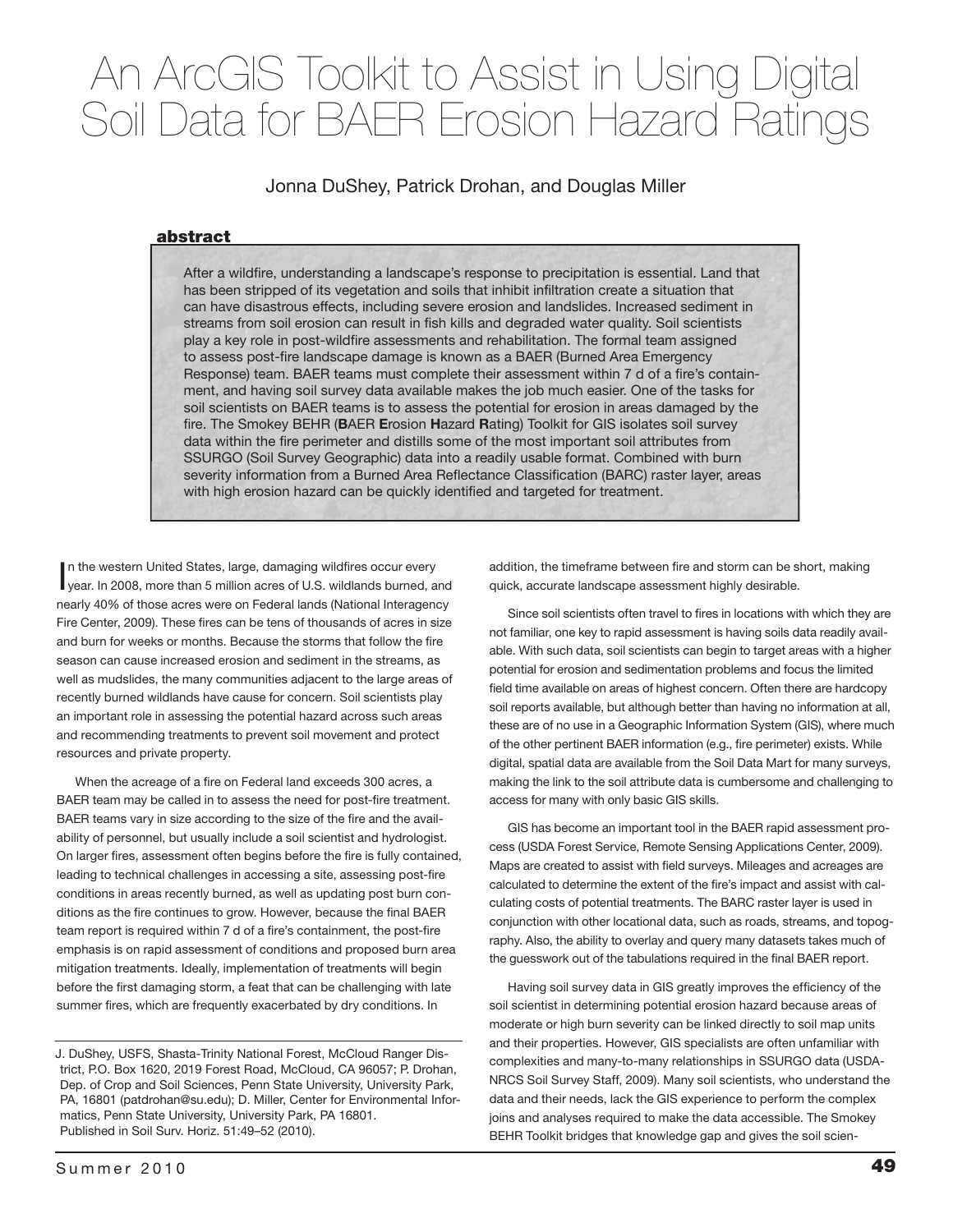

U.S. Forest Service soil scientist Dave Young measures infiltration as part of a BAER team onsite assessment following a wildfire.

tist better access to the data needed. It does not calculate the erosion hazard and take the place of the soil scientist, whose expertise in interpreting the data is still required for the tools to perform the analysis.

# Data Requirements

There are four data requirements for the Toolkit to run in its entirety. First, soil data in SSURGO format must be available. Datasets are available from the Soil Data Mart (http://soildatamart.nrcs.usda.gov/) or the Geospatial Data Gateway (http://datagateway.nrcs.usda.gov/). Both sites are maintained by the USDA-NRCS. The spatial data are delivered via ftp in ESRI shapefile format (Environmental Systems Research Institute, 2009). The tabular data are delivered as .txt files, which are then loaded into a Microsoft Access template. NRCS provides comprehensive documentation for accessing SSURGO data at the Soil Data Mart website. Once the soil data have been acquired and the tabular data imported into Access, additional steps must be taken to make them fully accessible in a GIS and usable in the Toolkit.

Second, since the focus of the Toolkit is BAER work, the Toolkit asks for a fire perimeter to limit the data analysis extent. In reality, any polygon would work (e.g., watershed). In the initial analysis phase, the tool does not clip the data but selects soil map units that intersect the fire area (Fig. 1a). The rationale for not clipping the data at the outset is that it allows the soil scientist to see how far a map unit extends outside the burned area and qualitatively assess how that might influence their analysis and subsequent treatment recommendations. Although not necessary for determining the erosion hazard rating, it is considered a benefit to the rapid assessment process in that it provides a bigger picture of the surrounding landscape (USDA Forest Service, Region 5. Dave Young, Brad Rust, ongoing personal communications, January 2008 to October 2009).

Third, a key element in determining the potential erosion hazard rating is vegetative cover. The U.S. Forest Service Remote Sensing Applications Center provides a satellite-derived raster image of a fire known as a BARC layer (Fig. 1b). The Center compares near and mid-range infrared values from both pre- and post-fire imagery and creates a layer that approximates burn severity (USDA Forest Service, Remote Sensing Applications Center (2009). The layer is classified, before delivery to the user, into four classes: unburned, and low, moderate and high burn severity. Users can change the predefined classes if better information is



The Oregon fire burns outside the town of Weaverville, California in 2001. Photo courtesy of Wayne Moss.

available from onsite examination. When the BAER team is satisfied with the BARC layer, it is reclassified into the four severity classes with values from 0 to 3. The layer then serves as a proxy for vegetative cover change when erosion hazard is assessed.

The fourth and final data element requirement is a table generated by the soil scientist based on soil attributes, field investigation, and professional expertise. It requires knowledge of how erosion is affected by attributes such as slope, surface texture, and hydraulic conductivity. In addition, a site assessment of fire-induced hydrophobicity allows the soil scientist to adjust the erosion hazard rating parameters to more accurately reflect local conditions. In California, many soil scientists have adopted the methodology put forth by the California Soil Survey Committee (1990) for computing erosion hazard ratings. The components for the calculation include erodibility, runoff, slope, and cover factors. The toolkit provides the user with many of the attributes required to make an informed assessment of these factors, but leaves the rating process up to the individual preferences and expertise of the soil scientist. The table the soil scientist generates (by whatever process) gives an erosion hazard rating to each soil map unit under each of the four potential burn severity classes.

# The Toolkit

The Toolkit has four tools that can be used in stepwise fashion to aid the soil scientist in determining the erosion hazard potential in a post-fire rapid assessment situation. The tools append the tabular soil data to the selected spatial layer, export the data, combine the soil and burn severity layers, and output an erosion hazard rating layer based on user input (Fig. 2). They are designed to work together but, to some extent, they can be used independently. The documentation provided with the Toolkit download explains each tool's purpose, requirements, and output. The user has a great deal of flexibility in naming conventions and data output locations, but because the Toolkit uses standardized data, there is little to no ability to format the data itself to one's preferences. The Toolkit requires ESRI ArcMap 9.3 GIS software, was written with ModelBuilder, and is delivered

### **S** EHR Tools

- → 1 Create Soil Data Laver
- → 2 Export Data to Table
- → 3 Merge Soil and BARC4 Layers
- 2-4 Create EHR Layer

Fig. 2. Tools provided by the Smokey BEHR Toolkit.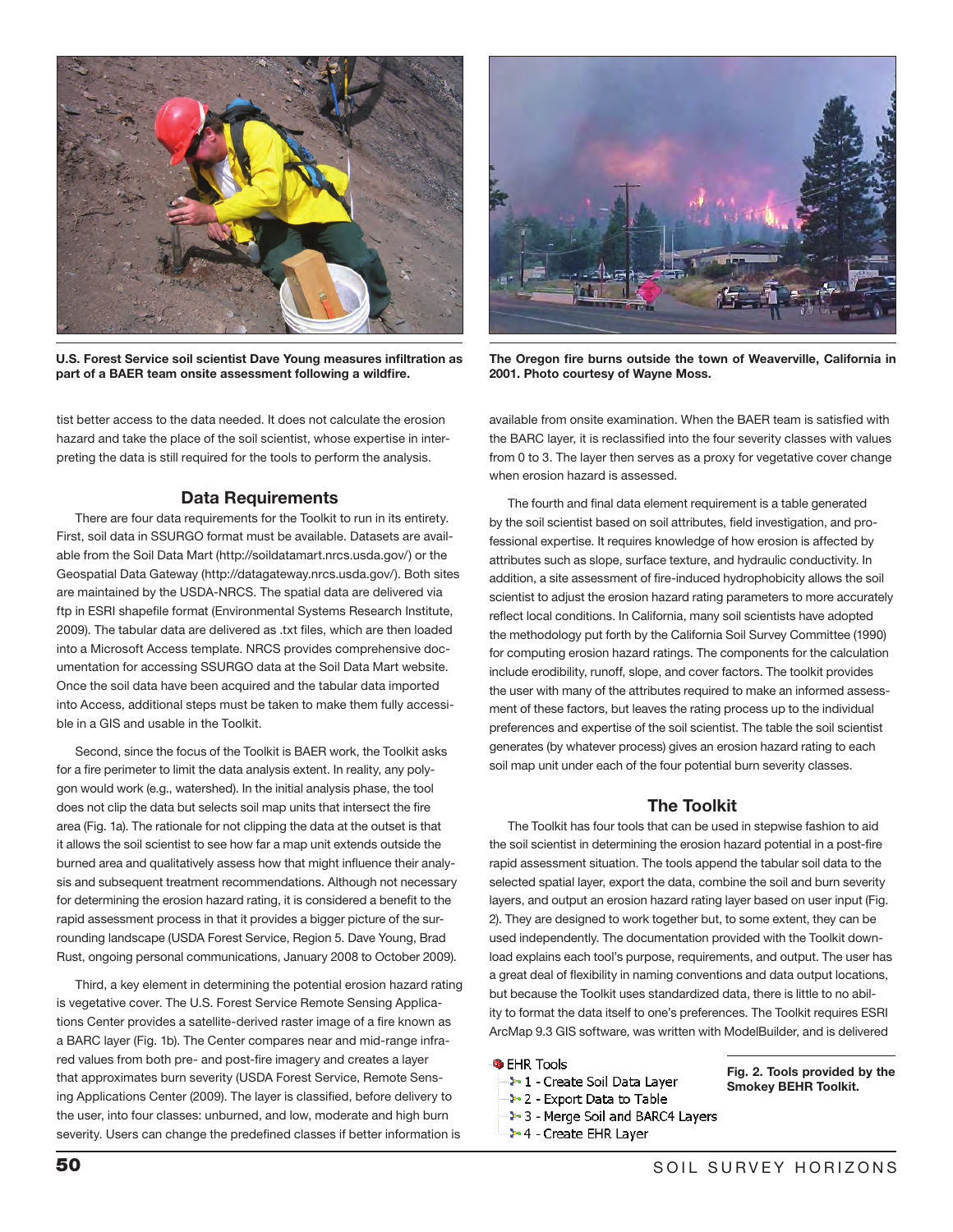

Fig. 1. (a) Soil map units which intersect the fire are selected and attributed with the "Create Soil Data Layer" tool. (b) BARC raster layer provided by USDA Forest Service Remote Sensing Applications Center depicting burn severity and used as a proxy for vegetative cover when determining erosion hazard potential. (c) Erosion hazard rating layer produced by the "Create EHR Layer" tool.

as zipped file with four subfolders and the EHR Tools toolbox (Fig. 3). Documentation from NRCS on using SSURGO data, some sample data, and empty geodatabases to get the user started are also included.

## The Tools

## Create Soil Data Layer

The "Create Soil Data Layer" tool selects soil map units within the fire perimeter and appends selected soil attributes to the polygons. The attributes were chosen because they offer useful information about the soil map unit that the soil scientist can use to help determine the ero-



Fig. 3. General process of the Smokey BEHR Toolkit for creating an Erosion Hazard Rating GIS layer after a wildfire.

sion hazard rating (USDA Forest Service, Region 5. Dave Young, Brad Rust, ongoing personal communications, January 2008 to October 2009). Compared to the complexity of the SSURGO database and the manyto-many nature of soil survey data, the output of this tool is decidedly spartan but aims to offer enough information to give the user a "quick look" at certain soil properties. Three categories of data are attached to the soil polygons, each with an increasingly tighter view of the soil map unit qualities. The first category is map unit level data. These include the soil survey area (areasymbol), map unit symbol (musym), and the map unit name (muname). The second category is major component level data and these attribute names are preceded in the table with "mc\_" (e.g., mc\_name is the name of the major component). When a map unit

| Table 1. Data elements appended to the spatial data layer by the |  |  |  |
|------------------------------------------------------------------|--|--|--|
| "Create Soil Data Layer" tool.                                   |  |  |  |

| Column name       | Description                                                   |
|-------------------|---------------------------------------------------------------|
| ObjectID          | OID created by ArcGIS                                         |
| Shape             | Type of features                                              |
| AreaSymbol        | Soil survey area                                              |
| <b>SpatialVer</b> | Spatial data version                                          |
| Musym             | Soil map unit symbol                                          |
| Mukey             | Key that links tabular data to soil polygon                   |
| Muname            | Soil map unit name                                            |
| Mc pct            | Percentage of the major component in the map unit             |
| Mc name           | Name of the major component in the map unit                   |
| Mc loslp          | Low slope of the component (percent)                          |
| Mc hislp          | High slope of the component (percent)                         |
| Mc runoff         | Runoff category of the component                              |
| Mc drncls         | Drainage class of the component                               |
| Mc_hydgrp         | Hydrologic soil group of the component                        |
| Mc taxon          | Taxonomic classification of the component                     |
| H1_depth          | Depth of the first horizon of the major component             |
| H1 loksat         | Low ksat value of the first horizon                           |
| H1 hiksat         | High ksat value for the first horizon                         |
| H1 frag wt        | Percentage by weight of $>2$ mm fraction of the first horizon |
| H1_fragvol        | Percentage by volume of > 2mm fraction of the first horizon   |
| H1 texture        | Surface horizon textural modifier and class                   |
| Shape_length      | Perimeter of the polygon                                      |
| Shape_area        | Area of the polygon                                           |